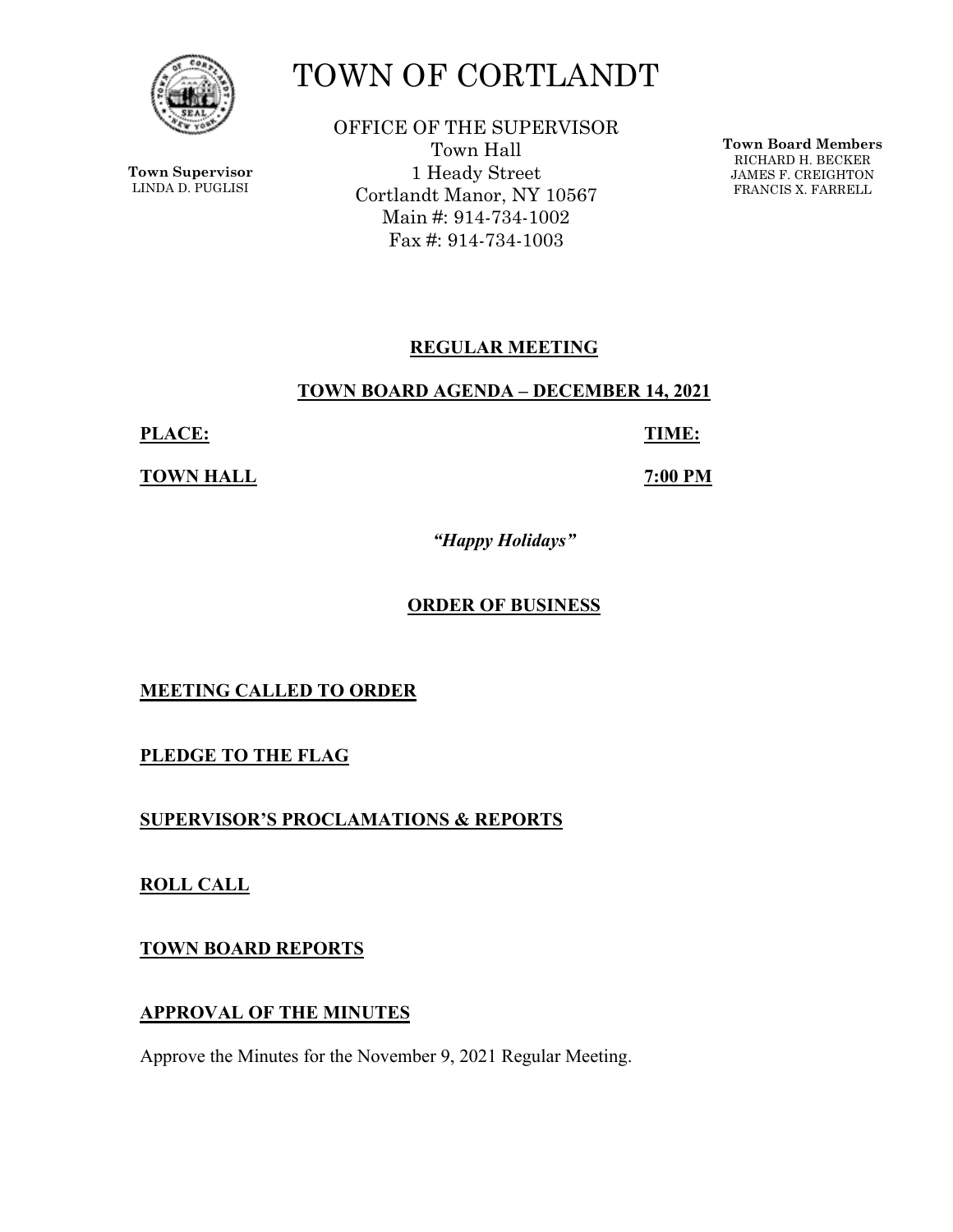Town Board Agenda December 14, 2021 Page 2

#### **PUBLIC HEARINGS**

- 1. Public Hearing to consider the Benefit Unit Assessment Roll of the Town of Cortlandt.
	- a. Close Public Hearing
	- b. Receive Draft Benefit Unit Assessment Roll.
	- c. Approve Cortlandt Boulevard Unit Benefit Rolls
	- d. Approve Dickerson Pond Benefit Unit Assessment Roll

## **HEARING OF CITIZENS – AGENDA ITEMS ONLY**

#### **REPORTS Receive and File the following:**

For the Month of August from the Recreation Department.

For the Month of November from the Office of the Aging, Receiver of Taxes and the Town Clerk.

#### **OLD BUSINESS: Receive and File the following:**

**NEW BUSINESS Receive and File the following:** 

#### **RESOLUTIONS**

- 1. Adopt the Town of Cortlandt Capital Improvement Plan 2021-2025.
- 2. Receive, File and Accept Independent Audit of the Justice Court for 2020.
- 3. Approve additional Westchester County Police Officer to provide extra Community Policing Services.
- 4. Appoint Nathan Palmer as a Member, Kailee Fleming and Emily Grace Ruvolo as Youth Members, Re-appoint Michael Huvane, Paul DiRoma, and Jennifer Corrado as Members, and Appoint Michael Huvane and Tino Martin as Chairman and Vice-Chairman, respectively, of the PRC Advisory Board.
- 5. Authorize Conveyance of 0 Carolyn Drive (SBL 22.8-1-21) to adjoining property owner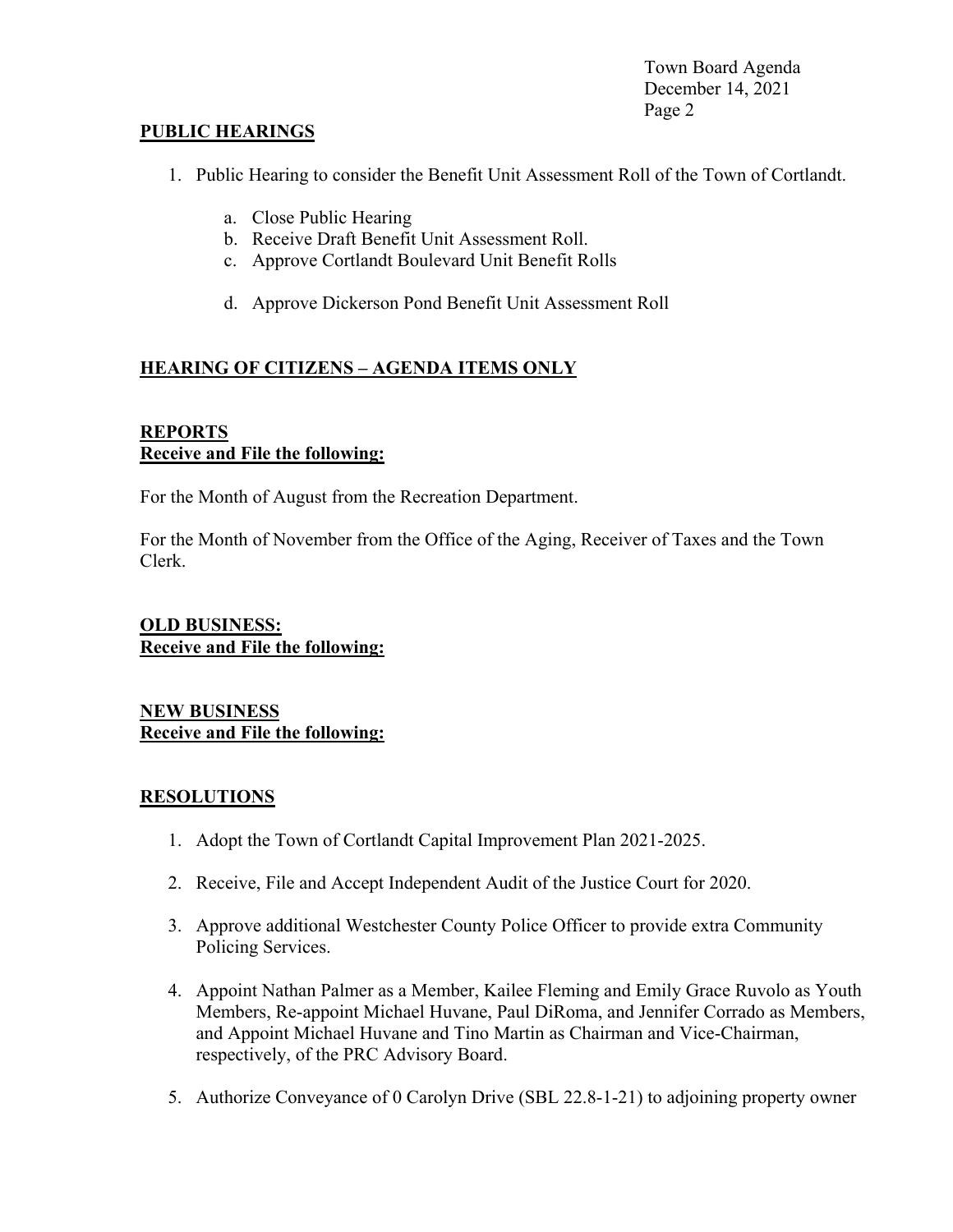Town Board Agenda December 14, 2021 Page 3

- 6. Confirm donation to the Town of portions of SBL 56.17-1-14 and SBL 56.17-1-15 pursuant to Resolution Number 46-21.
- 7. Authorize Release of Bond for Meadowbrook Commons.
- 8. Authorize the Supervisor to execute a funding agreement with the State of New York pertaining to the Indian Point Community Fund.
- 9. Approve contract with ESI Employee Assistance Group for the 2022 calendar year.
- 10. Authorize an IMA with 13 municipalities for the 2021 Municipal Recycling App DEC Grant.
- 11. Agenda Items for DOTS:
	- a. Extend Service Contract with Northwind Kennels, LLC for Animal Care Services.
- 12. Agenda Items for DES:
	- a. Award contract to Ray Palmer and Associates, Inc. for the design, permitting and installation of three main drain sumps for Cook Pool.
- 13. Advertise for resumes for a vacant Town Board position.
- 14. Authorize a Leave of Absence for an employee in the Purchasing Department.
- 15. Authorize a Leave of Absence for an employee in DES Highway.
- 16. Schedule a Public Hearing for January 11, 2022 to consider a Local Law pertaining to Requirements for Sewer Connections.
- 17. Schedule a Public Hearing for January 11, 2022 to consider Agreements with Various Fire Departments pertaining to Fire Protection Services. (Continental Village Fire Department, Montrose Fire Department and the Village of Croton)

#### **ADDITIONS TO THE AGENDA**

#### **BUDGET TRANSFERS**

#### **REPORTS FROM VARIOUS DEPARTMENTS**

#### **REPORTS FROM STANDING & SPECIAL COMMITTEES**